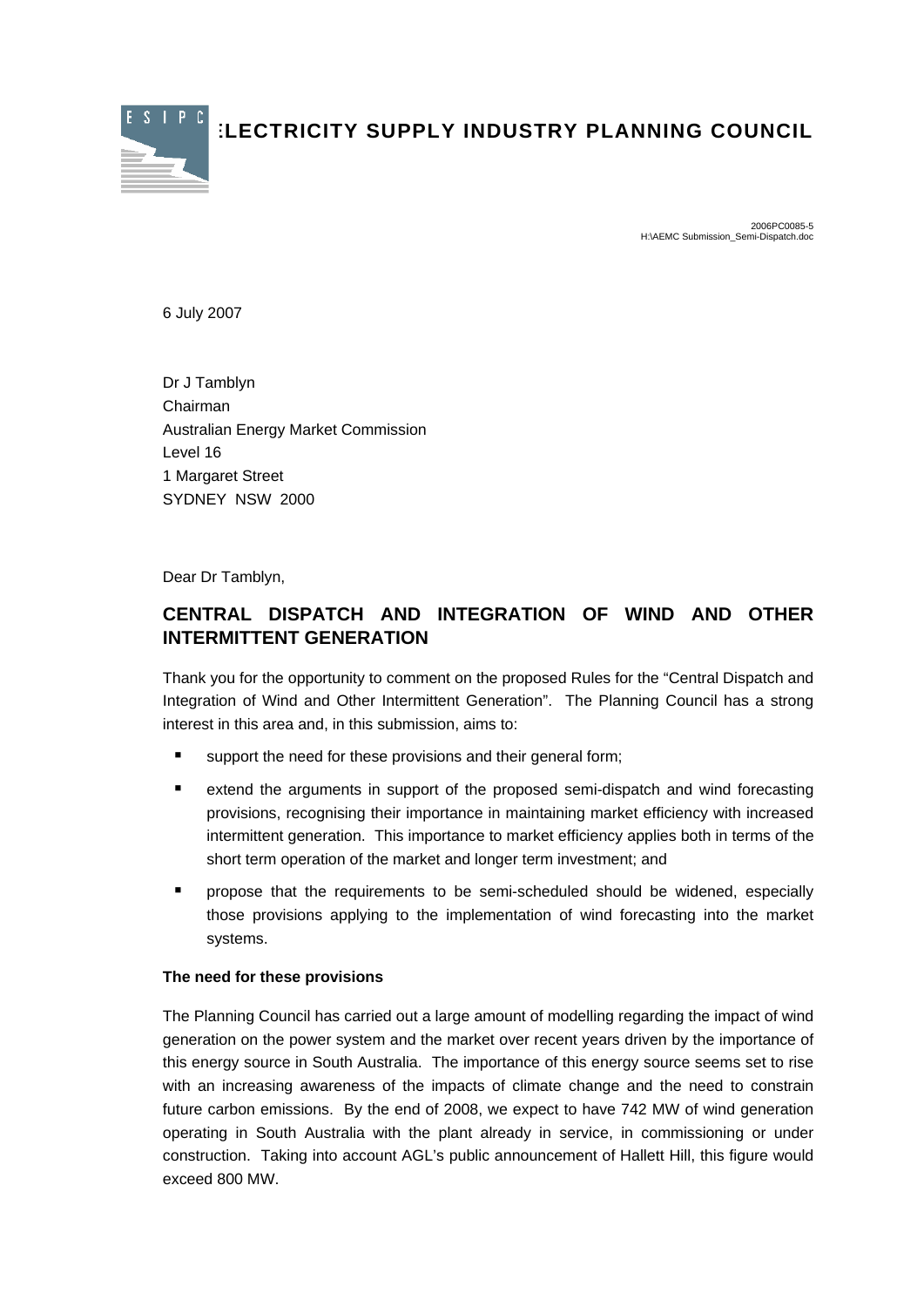The Planning Council provided a major report on the impact of wind generation to the Essential Services Commission of South Australia (ESCOSA) and the South Australian Minister for Energy in 2005. This report analysed four cases with different levels of wind generation in South Australia; 400, 500, 800 and 1,000 MW. The overall outcome of this work was summarised as follows:

*The analysis indicates that impacts on power system security with 400 and 500 MW of wind generation should be modest. There are risks to be managed at this level of wind, but they are only expected to occur on rare occasions. However, wind generation at the 800 and 1,000 MW cases raises concerns, under the current arrangements, with growing impacts on system reliability, security and price. In these cases, variability in wind generation will become a dominant influence on the operation of the power system significantly increasing the current variability and uncertainty faced by the power system and national electricity market.* 

The Planning Council notes that the installed capacity in South Australia has only recently passed 400 MW and, because of some commissioning delays and early teething problems, the maximum wind generation output in a dispatch interval only recently exceeded 300 MW. This analysis highlights that our experience with wind generation to date is limited and that it is vital that efficient and effective mechanisms to successfully integrate it into the market are in place prior to the end of next year.

The need for the Rule change proposed by NEMMCO is therefore strongly supported by the Planning Council. The supporting arguments put forward by NEMMCO are important and the imperative of maintaining system security is acknowledged. However, the proposed changes and the associated introduction of wind forecasting also have important objectives in maintaining market efficiency with higher levels of intermittent generation which are perhaps not raised in the documentation. The National Electricity market has two important interrelated features which were unique in the world at market start:

- **self commitment; and**
- no inter-temporal optimisation

The market design relies upon individual participants being properly informed to make commitment and operating decisions efficiently without central coordination. The design has been recognised as successful, but has been under-pinned by an outstanding level of information. The analysis by the Planning Council indicated a need to act to maintain that information and hence efficient dispatch outcomes with high levels of wind generation; viz;

*An analysis of the impacts on the market again demonstrates a difference between the lower cases (400 to 500 MW) and the high cases (800 to 1,000 MW). The impact in the lower cases, while noticeable, is expected to be modest. Depending upon the incentives and behaviour in the higher cases there are risks of very volatile prices and market inefficiencies.*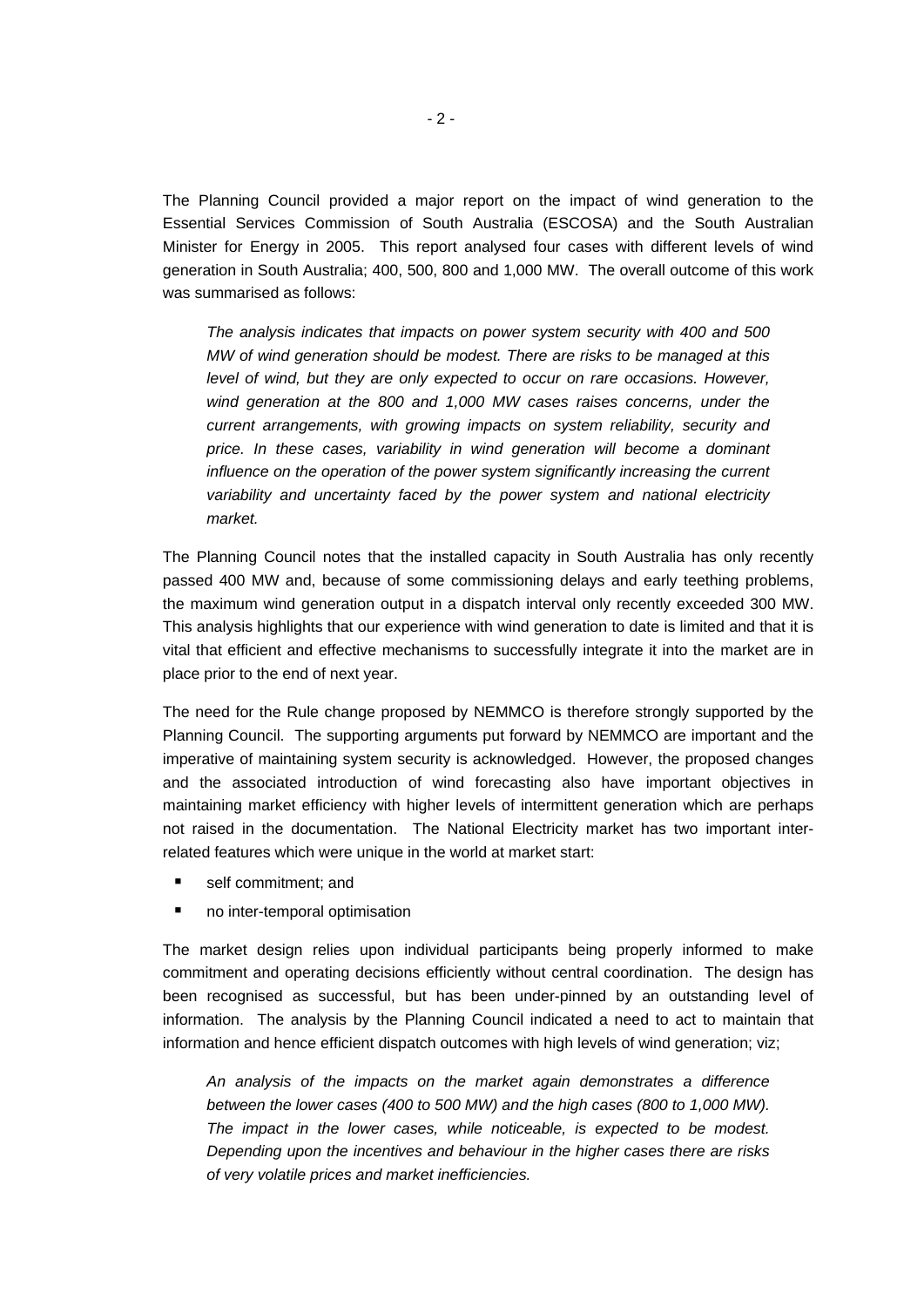We further concluded that:

*…..the market should be adapted to ensure efficient operation, pricing and cost allocation with increasing levels of wind generation, by:* 

- *allocating costs efficiently, primarily on the basis of the causer-pays principle;*
- *allowing the periodic curtailment of output to ensure an optimal market dispatch; and*
- *increasing the transparency and accuracy of information to the market.*

*The competitive market should, on the whole, be allowed to work. Without appropriate changes to address the above issues, the effects on the market and consumers is expected to rise significantly with over 500 MW of wind generation in South Australia.* 

The Rule changes proposed by NEMMCO integrate wind forecasting into the market, linking intermittent generation forecasting to the important market information systems of STPASA and pre-dispatch for generators classified as *semi-scheduled.* The Planning Council again strongly supports the implementation of wind forecasting into the market systems as an important element of allowing the market to adapt to deal with increasing levels of intermittent generation.

The proposed Rule changes also have important implications for the long term efficiency of the market in a carbon constrained future. Other jurisdictions internationally have been driven to implement arbitrary caps or other rationing measures on the connection of intermittent generation because of a lack of tools to manage their efficient participation in their market. The implementation of the semi-scheduled category and the proper integration of wind forecasting into the market will assist in allowing open market access to continue and for such forms of generation to maximise their potential role in the future. The intermittent nature of wind generation means that it will be rare for the output from all wind farms in a region to be close to their maximum rated capacity at the same time. Constraints that might be expected to bind under circumstances where wind generation levels are close to their maximum and where other factors such as high customer demand coincide, would therefore only limit output for a small percentage of the time. Any limitation in output under such circumstances would only be expected to reduce the total generation possible at the margin and should still allow wind to be a competitive supplier of renewable generation overall.

The Planning Council also notes that this is not just a South Australian issue. The recent Electricity Annual Planning report published by VENCorp highlights the expected strong growth of wind generation in Victoria, viz:

*Based on information provided to VENCorp by wind farm proponents through the new connection application process, wind generation capacity is projected to*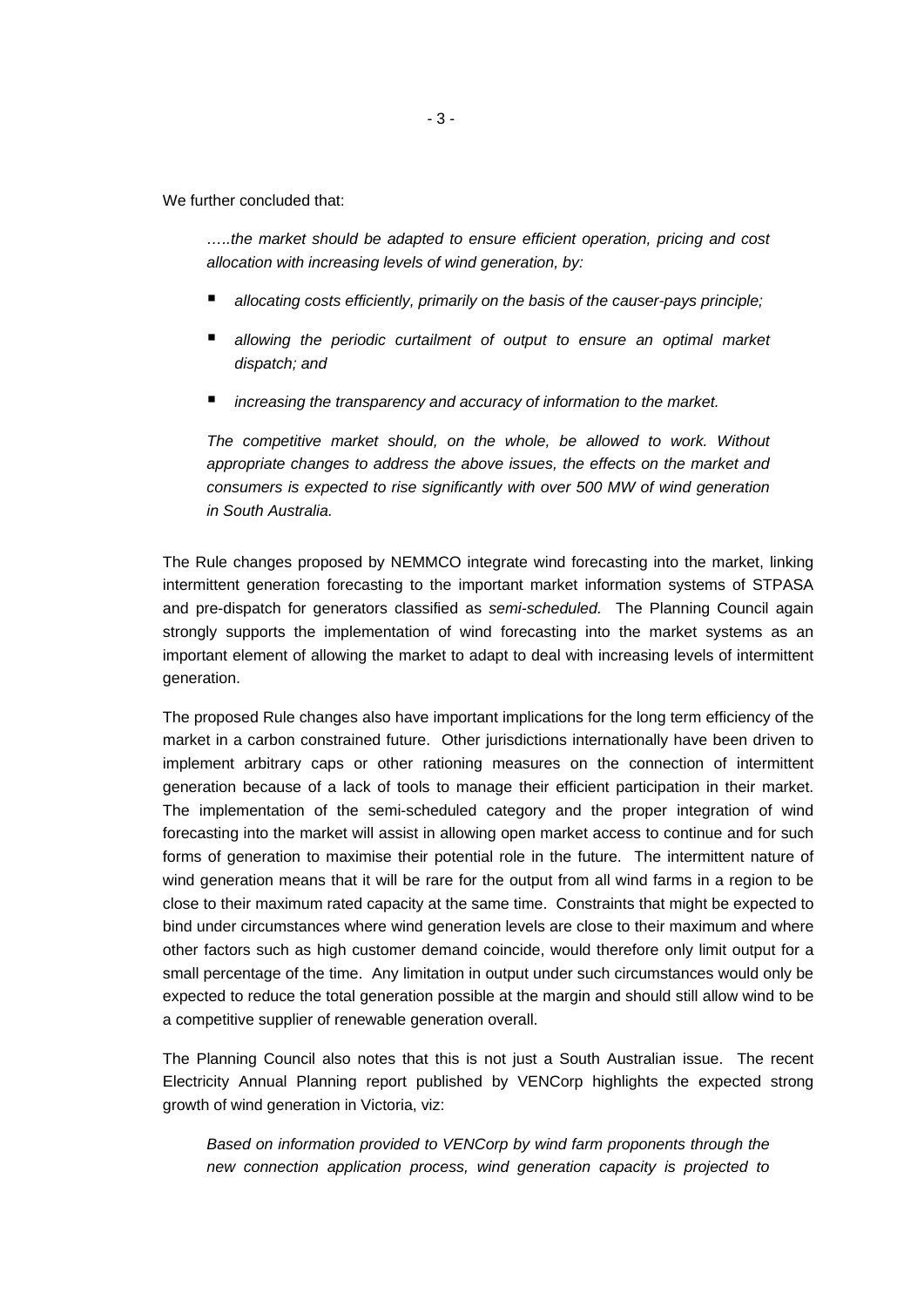*increase from 133.7 MW currently to 1,237.7 MW in 2009/10 to account for projects currently under construction and proposals in an advanced planning phase. The forecasts do not include new wind farm projects which are either announced in the media or in an early planning phase (for example, projects completing a feasibility study only). These projects can potentially increase total projected wind generation capacity in Victoria by a further 624 MW over the next ten years;* 

A relatively high penetration of wind generation is also evident in Tasmania with further growth likely there. The medium term prospect for the market generally would appear to favour the development of renewable intermittent generation depending upon the policy actions of governments. While it is necessary to minimise barriers to entry for such plant, their growth should also not be jeopardised by the lack of appropriate market arrangements to ensure security and efficiency can be maintained.

## **The need to widen the application of these provisions**

The Planning Council, in supporting the above Rule proposal by NEMMCO, proposes that there are efficiency, equity and transparency benefits in extending these provisions to cover all existing, as well as new installations.

The Planning Council is concerned that the proposed changes to the Rules potentially suffer from their narrow application. In the supporting material, NEMMCO states that

*There is a widely held view across the NEM that the retrospective application of regulatory requirements is undesirable as it introduces sovereign risk, increases investment uncertainty, incurs higher overall industry costs to cover such risks, as is generally considered poor regulatory practice.* 

*To date, changes to the Rules have been designed to avoid forcing affected participants to upgrade existing plant to meet new requirements that could possibly undermine the financial viability of their investment.* 

The Planning Council agrees with this statement in principle as uncertainty raises investment costs and can impact on efficient outcomes. However, the proposed changes extend the application of grand fathering over that usually accepted. The market is based on the principle of security constrained, optimised dispatch and offers no guarantee that constraints might not be placed on individual generators as necessary. The introduction of new generators and new generation technology inevitably impacts on existing generators whose positions under current arrangements are not protected. The Rule change process exists to provide for the evolution of the market in accordance with the efficiency objective. This does mean that from time to time participants may have additional requirements placed on them particularly in relation to the provision of information.

The National Electricity Market objective is to promote efficient investment and this could be hampered by Rule changing. However, in this case the impositions are small and it is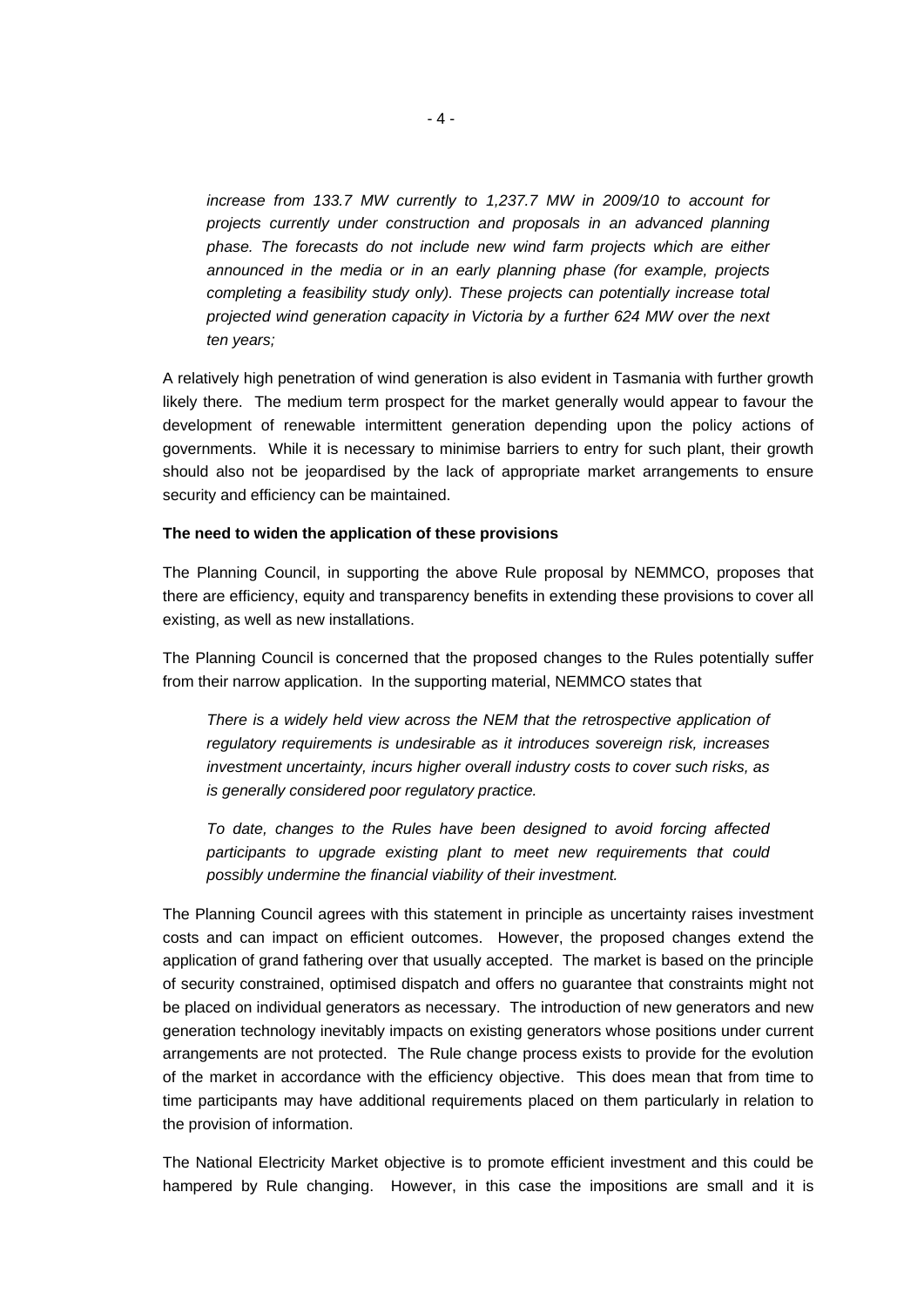axiomatic that any constraint to the operation of a semi-scheduled generator would only occur if its operation otherwise would be inefficient or lead to system insecurity. Protection of incumbents from modest, efficient changes risks dynamic efficiency objectives and, importantly in this case, the long term growth of intermittent generation. The second reading speech implementing the new national electricity law in 2005 notes that the participating jurisdictions remain committed to the goals expressed in the market objectives set out in the old Code and that "any person wishing to enter the market should not be treated more or less favourably than persons already participating in the market".

The preferred approach to widening the application of these proposed Rules would be to require all intermittent generators greater than 30 MW to be classified as *semi-scheduled*. Transition provisions could then be drafted to have NEMMCO assess, on application, requests for exemptions from some provisions where the existing plant does not have the physical capability to comply with the new provisions. This is similar to the provisions for existing plant to register their own technical standards (or *performance st*andards) which respect their actual capability rather than requiring plant modifications or extensions. In many cases those wind farms that will be exempt under the current arrangements have all of the equipment necessary to comply with the new provisions, allowing them to be a full participant in the new semischeduled category with only minimal administrative changes to their operation.

The efficiency benefits of incorporating most, if not all, the installed wind farms, would appear to far outweigh the considerations of grandfathering, particularly in those cases where there is no requirement for the proponents to install additional equipment.

The Planning Council considers that such an approach best meets the market objective, but understands that there may be some opposition to such an approach. If a lesser approach is to be adopted, the Planning Council would argue that as a minimum, there is a need to extend the provisions in the following two areas:

1. Central dispatch of wind farms currently controlled by network service providers

Several wind farms can already cause insecure operating conditions on the network and arrangements are in place for their control by the network service provider. In these cases, the generators have the capability to be controlled and are aware of the need to control their dispatch when necessary from a security point of view. The Planning Council agrees with NEMMCO (section 2.1.1) that "good regulatory practice would be to have common NEM-wide arrangements for the dispatch of such plant". An important structural principle of the market is the formation of NEMMCO as the independent system operator and it would be better on both efficiency and governance grounds to have these plants classified as semi-scheduled and hence centrally dispatched by NEMMCO, rather than controlled by the local NSP.

2. Involvement of all wind farms over 30 MW in wind forecasting

The provisions for semi-scheduled wind farms in these proposed Rule changes are effectively being used to also implement a new wind forecasting regime. Accurate wind